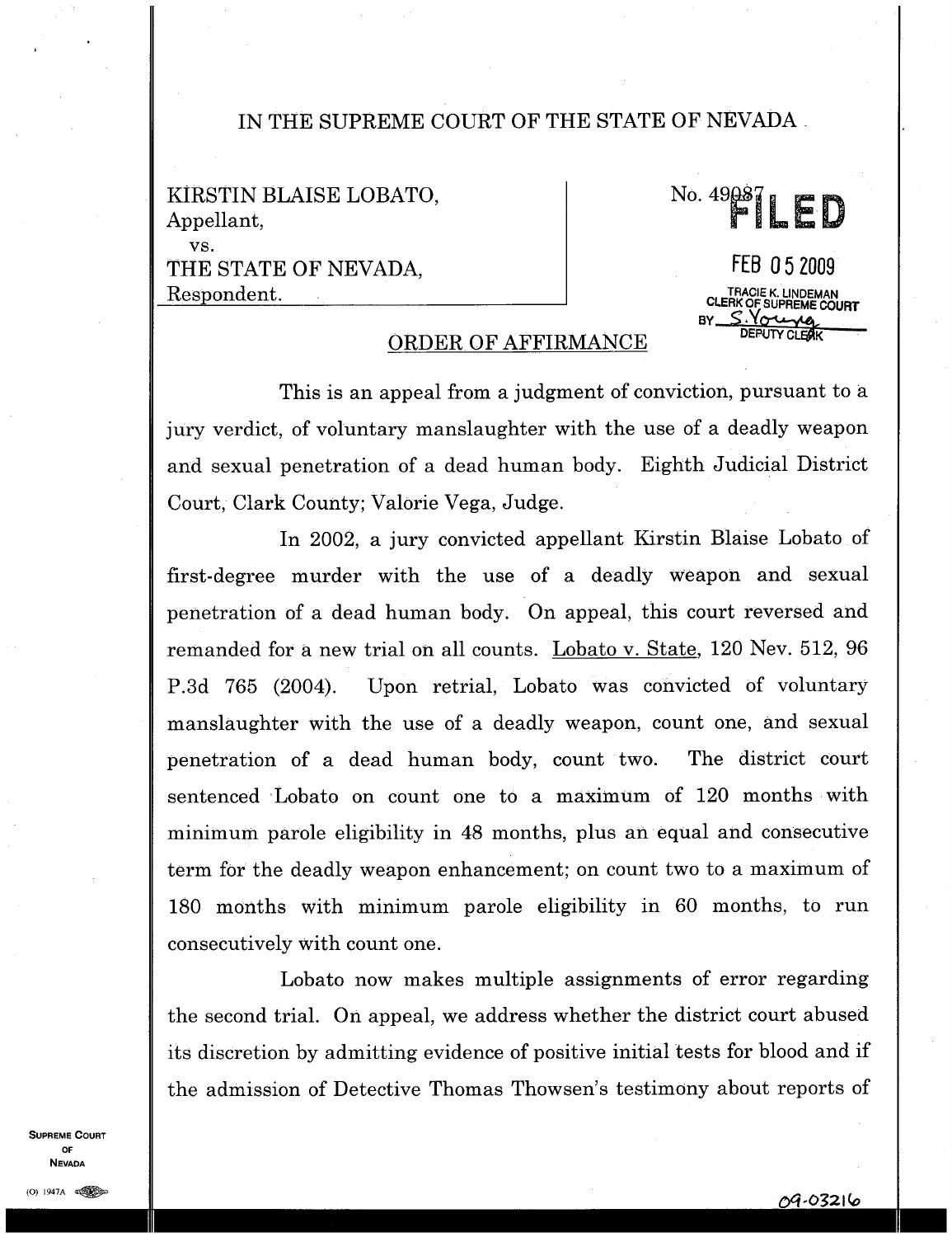other stabbings around the time of the murder was hearsay and violated Lobato's constitutional right to confrontation.<sup>1</sup> For the reasons set forth below, we conclude that Lobato's contentions fail and, therefore, affirm the judgment of conviction. The parties are familiar with the facts and we do not recount them except as necessary for our disposition.

## The positive luminol tests

Lobato argues that the district court abused its discretion when it permitted the State to introduce evidence of positive luminol and phenolphthalein tests for blood when the subsequent confirmatory tests were negative. We disagree.

This court reviews a district court's decision to admit evidence for a manifest abuse of discretion. Tabish v. State, 119 Nev. 293, 310, 72 P.3d 584, 595 (2003). Pursuant to NRS 50.275, " [i]f scientific, technical or other specialized knowledge will assist the trier of fact to understand the evidence or to determine a fact in issue, a witness qualified as an expert by special knowledge, skill, experience, training or education may testify to matters within the scope of such knowledge." That evidence must be relevant, which is defined as "evidence having any tendency to make the

'Lobato also argues that: (1) there was insufficient evidence to support her conviction; (2) the detective's testimony was improper opinion testimony; (3) the district court violated her constitutional rights by refusing to allow witnesses to testify about her statements; (4) the district court violated her rights by admitting inflammatory evidence; (5) the district court abused its discretion in denying her motion to dismiss, based on the State's failure to collect potentially exculpatory evidence; (6) this court should reconsider its holding as to issues raised in her first appeal; and (7) the sentence imposed by the district court violates her double jeopardy rights. We have considered these issues and conclude that each of these additional challenges fails.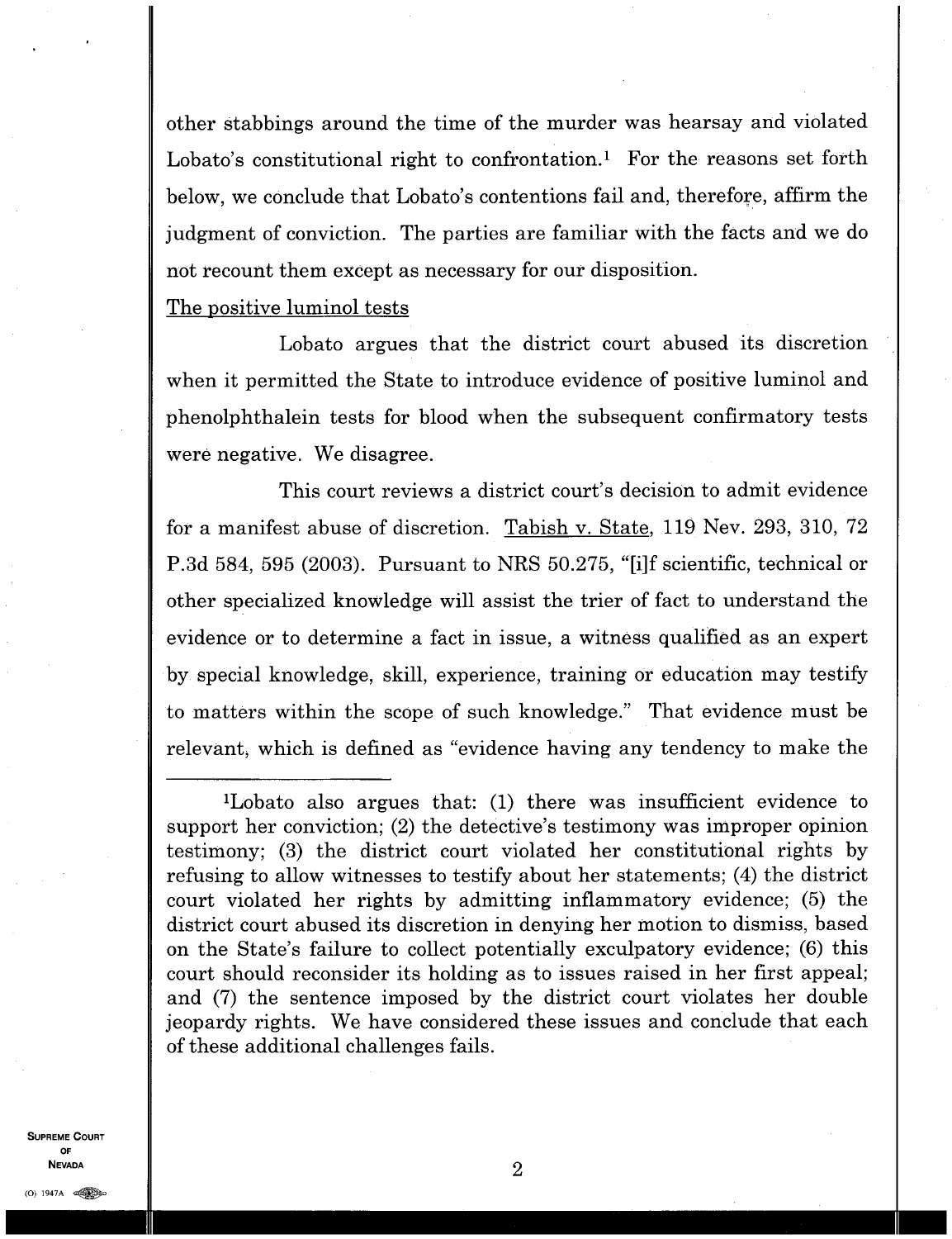existence of any fact that is of consequence to the determination of the action more or less probable than it would be without the evidence." NRS 48.015. However, relevant "evidence is not admissible if its probative value is substantially outweighed by the danger of unfair prejudice." NRS 48.035(1).

The district court properly weighed the evidence and determined it was more probative than prejudicial. The experts' specialized knowledge did assist the trier of fact to understand the evidence and determine a fact at issue. Both parties fully explored the meaning of the initial positive tests, as well as the reliability of luminol and phenolphthalein versus the confirmatory test, which were negative. Through direct and cross-examination of multiple experts the State and the defense adequately explained to the jury the significance of the initial positive results. Therefore, we conclude that it was not error for the court to allow the evidence of the initial positive tests for blood to be introduced. Detective Thowsen's testimony

Lobato argues that Detective Thowsen's testimony regarding reports of other stabbings around the time of the murder was hearsay and violated her constitutional right to confrontation. We agree that the testimony was hearsay; however, we conclude that any error was harmless.

This court reviews a trial court's decision to admit or exclude evidence for an abuse of discretion. Atkins v. State, 112 Nev. 1122, 1127, 923 P.2d 1119, 1123 (1996). Hearsay is an out-of-court statement that is offered to prove "the truth of the matter asserted" in the statement. NRS 51.035. Hearsay is generally inadmissible at trial, unless an exception to the hearsay rule applies. NRS 51.065.

**SUPREME COURT OF NEVADA**

3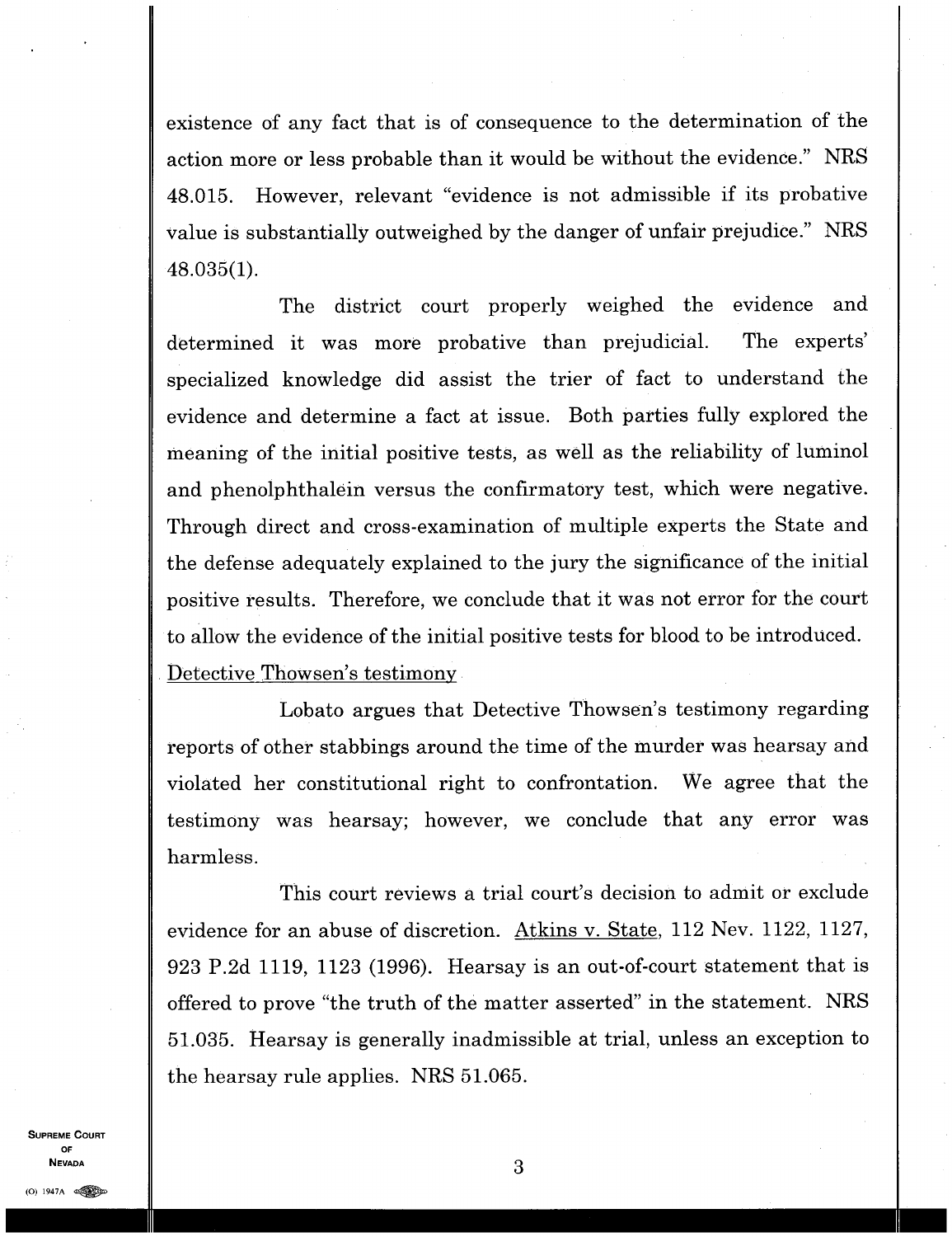Detective Thowsen's testimony regarding the police records was hearsay. He testified that there were no reports of similar stabbings but he was not the individual who reviewed the police records. In fact, Detective Thowsen was testifying about what he had been told by his secretary and others to whom he had delegated the project. Detective Thowsen's testimony was clearly hearsay; he testified about an out-ofcourt statement made to him by another, and that statement was offered to prove that there were no other reports of similar stabbings. However, based on Lobato's admission, there was substantial evidence that she committed the murder. Therefore, we conclude that any error in admitting the hearsay testimony was harmless beyond a reasonable doubt. Chapman v. California, 386 U.S. 18, 21-24 (1967) (establishing that a court need not reverse a conviction if the alleged error is harmless beyond a reasonable doubt).

Additionally, Detective Thowsen's testimony regarding his conversations with urologists and medical providers was also hearsay. In this case, the hearsay was occasioned by defense counsel's questioning during cross-examination. Therefore, it was invited error and we will not reverse. See Pearson v. Pearson, 110 Nev. 293, 297, 871 P.2d 343, 345 (1994) ("The doctrine of `invited error' embodies the principle that a party will not be heard to complain on appeal of errors which he himself induced or provoked the court or the opposite party to commit."); <u>see also Taylor v.</u> State, 109 Nev. 849, 856-57, 858 P.2d 843, 848 (1993) (Shearing, J., concurring in part and dissenting in part) (stating that the invited error doctrine establishes that ordinarily inadmissible evidence may be rendered admissible when the complaining party is the party who first broached the issue).